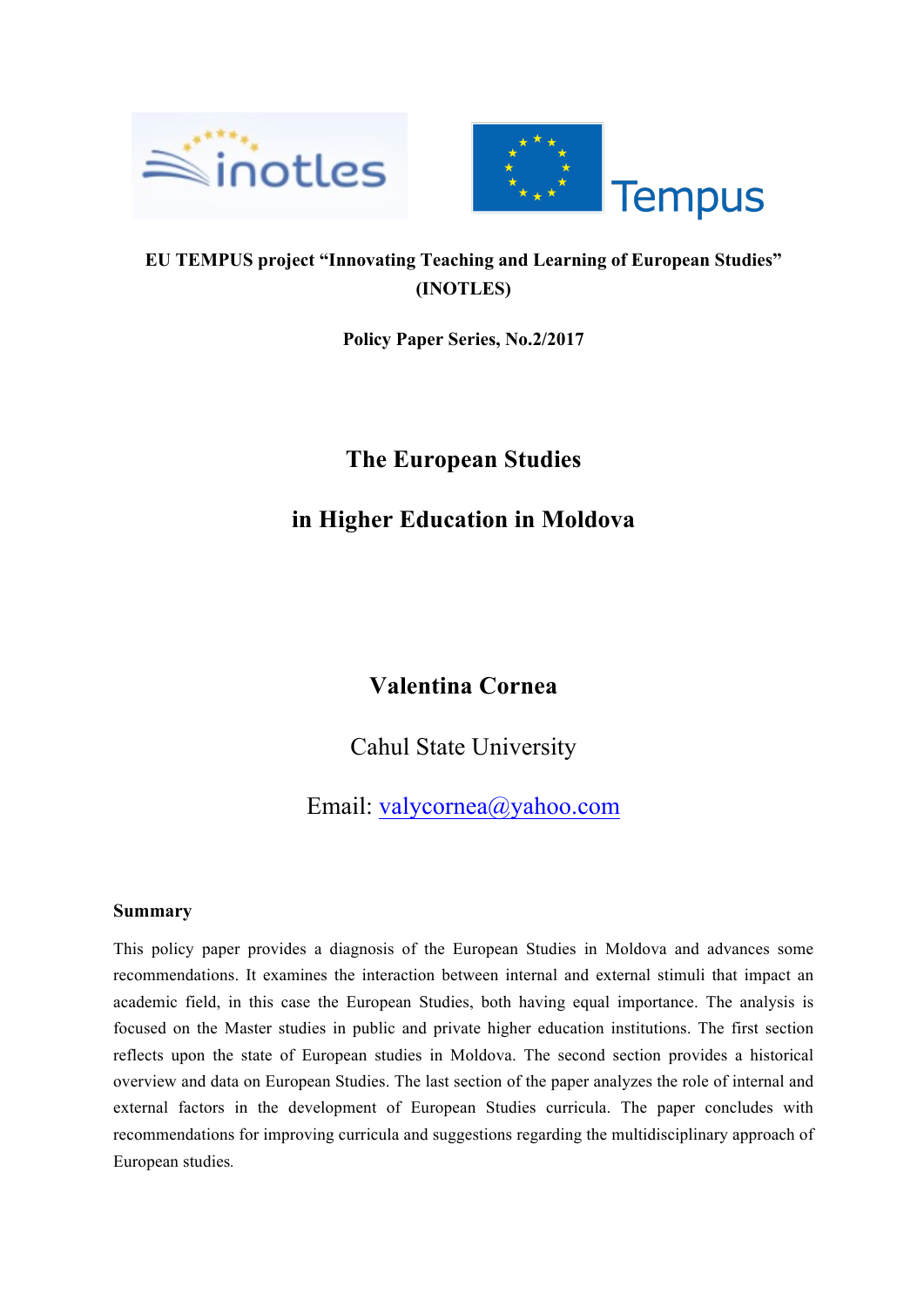#### **1. Reflections on the concept of "European Studies"**

One of the six major objectives of the Bologna process, to which Moldova adhered, is to promote European studies (ES) and education for Europe. Before talking about the promotion of ES in Moldova, it is necessary to assess what do we mean by ES, and then examine the organizational arrangements for their teaching. ES is broadly defined as studies about the European Union (EU) (Smith 2003, p.3), studies of European integration (Rumford and Murray 2003), but also studies about all European processes and issues, multidisciplinary and/or interdisciplinary. In addition, it was considered a component derived from international relations or Security Studies (Bărbulescu 2015). The diversity of the types and forms of university programs in the ES field has been documented in a comprehensive ES study in the higher education institutions across the EU Member States (Horga and Buda 2012). This typology of ES studies distinguishes five categories:

- 1. Diversified type (Belgium, Germany, Slovakia);
- 2. Integrated into other programs (England, Denmark);
- 3. Monolithic type (Italy, Lithuania);
- 4. Mixed type (France, Spain, Portugal);
- 5. ES as part of International Relations (Poland and Romania).

Regarding the status of ES in Moldova, there is a widespread opinion of their establishment within the International Relations domain rather than the political science perspective (Barbulescu, 2015).

The operational definition of the ES for this analysis is study programs and / or modular courses (multidisciplinary and/or interdisciplinary) covering the topics of European integration, EU policy development and its institutional dimensions.

#### **2. Curriculum development of European studies**

The European Commission, World Bank or International Monetary Fund regard universities as institutions that are the most representative and adjusted to their spirit and mission, becoming quickly competitors for European training and studies (Vlăsceanu 2007, pp.2-3). Since 2000, ES teaching can be found in most European universities at bachelor, master or doctoral levels (Horga, 2012). Moldovan universities compete vividly for offering ES degrees and courses. ES teaching is spread across 29 universities - 18 state universities and 11 private.

In Moldova curricula are based on the Framework –  $Plan<sup>1</sup>$  for higher education (1<sup>st</sup> cycle -License,  $2<sup>nd</sup>$  cycle - Master,  $3<sup>rd</sup>$  cycle - PhD). The teaching content of this curriculum vision is represented by the knowledge, skills, attitudes, values, and strategies. They are reflected in a set of curricular documents (curriculum, curricula on disciplines, academic textbooks, etc.), aimed at initial and life-long vocational training specialists, but also personal development.

 <sup>1</sup> Approved by the Ministry of Education on October 22, 2015, *FRAMEWORK-PLAN for higher education studies*.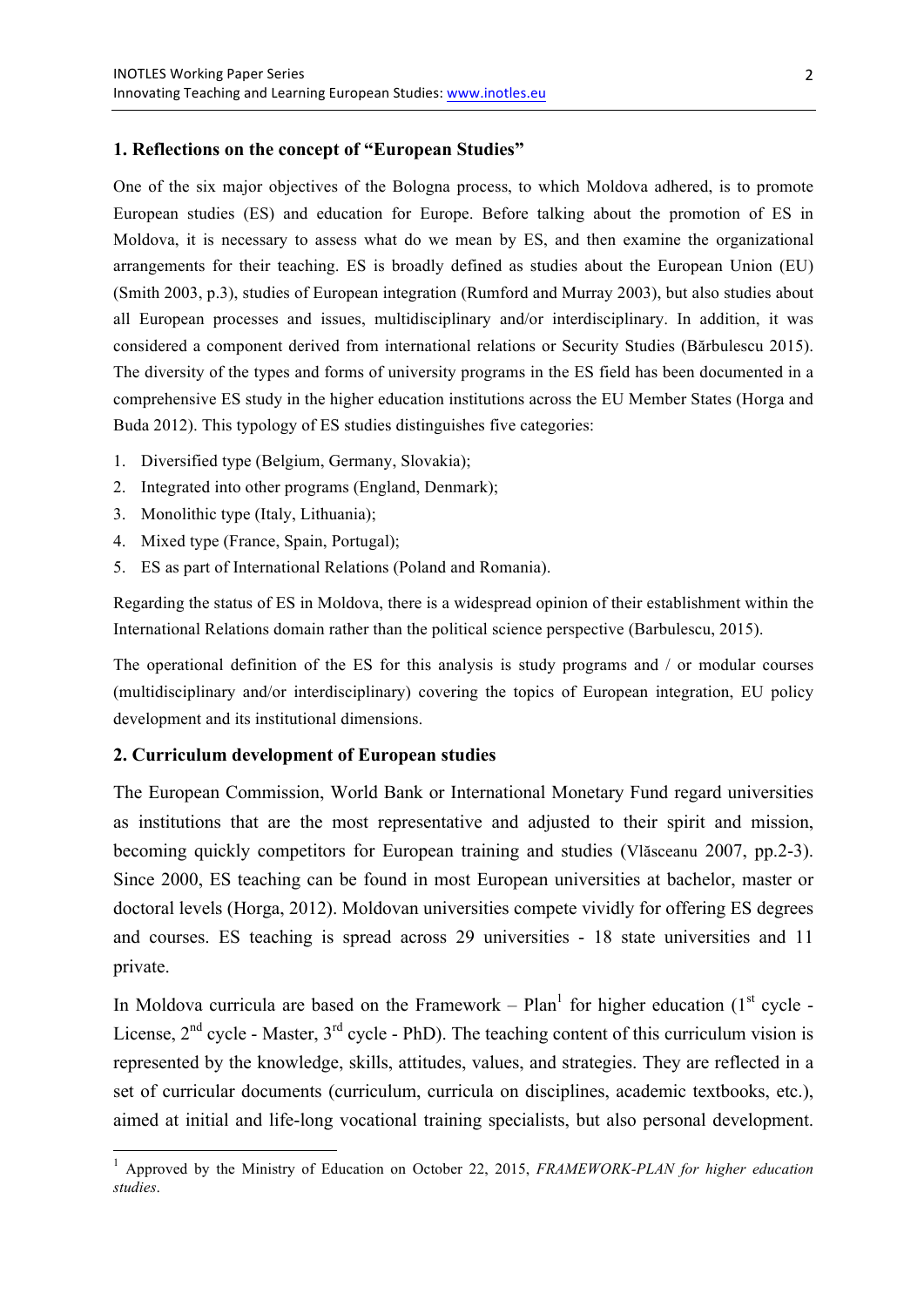Based on these provisions, the content of higher education curriculum can be presented as follows (Guțu 2015):

| The system of disciplines<br>(broadly) | The system of knowledge and<br>values               | <b>Skills system</b>                         |
|----------------------------------------|-----------------------------------------------------|----------------------------------------------|
|                                        |                                                     |                                              |
| <b>Fundamental disciplines</b>         | Theories and practical legal<br>provisions          | Transversal competences                      |
|                                        |                                                     |                                              |
| Specialization disciplines             | General and particular concepts                     | General and professional<br>competences      |
|                                        |                                                     |                                              |
| General disciplines                    | General and particular<br>principles, facts, events | Specific professional<br>Competences         |
|                                        |                                                     |                                              |
| Optional disciplines                   | General and particular<br>processes                 | Specific competences of study<br>disciplines |
|                                        |                                                     |                                              |
| Disciplines of free choices            | General and particular<br>values                    |                                              |

#### **CURRICULUM CONTENT**

According to the Framework-Plan, universities are recommended to include in curricula course units / modules that represents four components. Course units / modules on European issues are part of the component of humanities and social sciences and are recommended as optional elements. Therefore, universities are expected to include in their study programs course units / modules on European issues. These courses are diverse, including: *European economic integration, European destiny of the Republic of Moldova, European Law, Political structures in European countries, European university, European civilization, Educational policies in the European context, Community policies in the field of training, globalization, regionalization, geopolitics, etc*. The purpose of the ES component is to form a broad horizon of legal culture, philosophy, political science, sociological, psychological and economic domains. In the Republic of Moldova, the ES can be found in all universities, either as an independent specialty, or in the form of courses / modules on European issues.

#### **3. Curricular development of European Studies**

The theory of development of an academic field, formulated by Ben Rosamond (Rosamond, 2007), examines the impact of two types of stimulus: internal and external. This section will examine the influence of these stimuli on Moldovan higher education institutions in the development of the ES field of studies.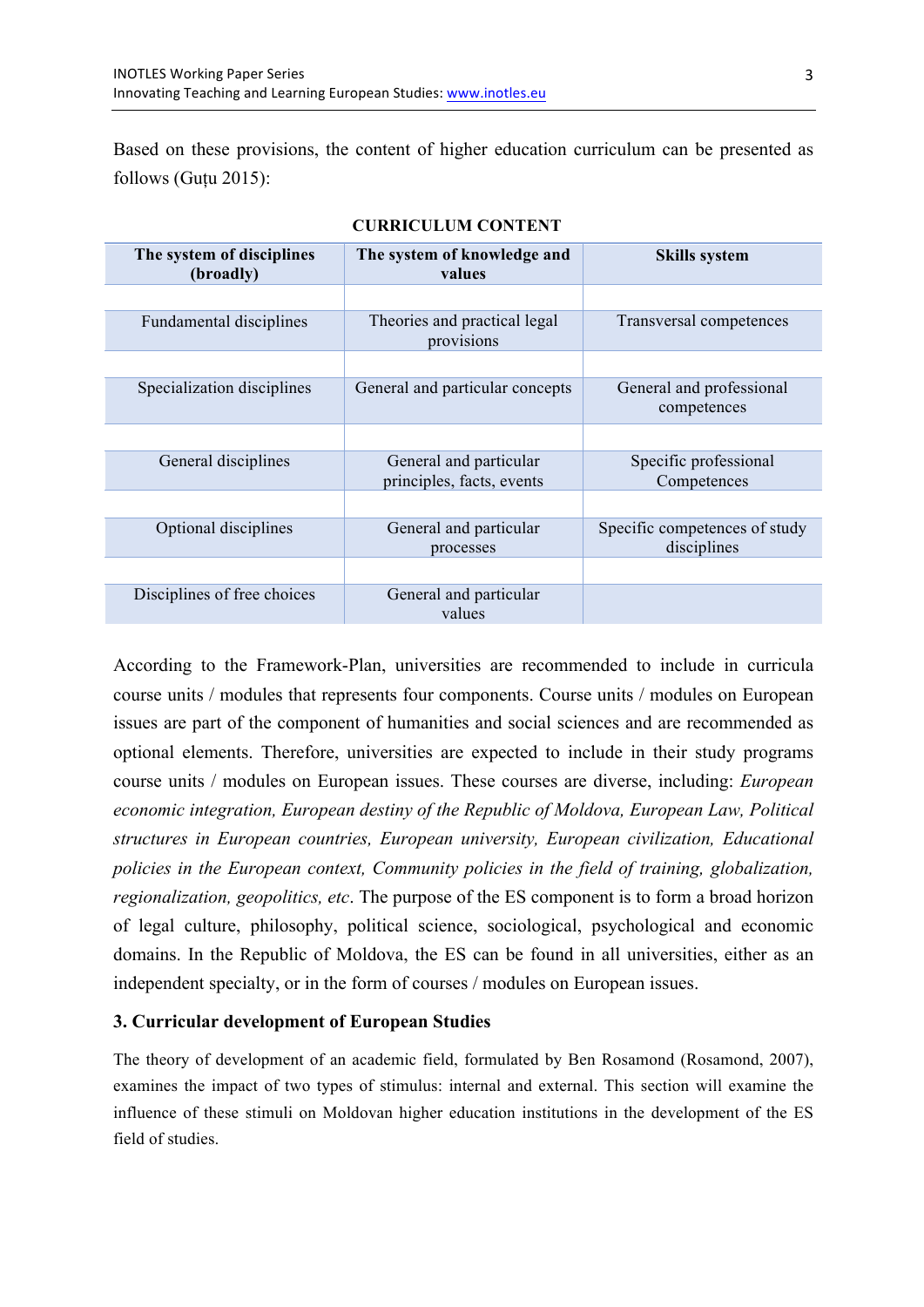The first pioneer institutions in developing independent ES academic programs or interdisciplinary ES studies are Moldova State University (USM), Academy of Economic Studies of Moldova (ASEM), and Free International University of Moldova (ULIM).

USM established the Department of International Economic Relations in 1995, under the Faculty of Political Sciences. This was triggered by the growing awareness of the need for International Relations training in the context of establishing and developing multiple cooperation relations with other countries<sup>2</sup>. This department is considered the first of its kind in the country, which began to prepare specialists in international economic relations. ASEM offered Master programs in Economic integration and European Affairs, European Project Management, Economic integration and European affairs. The Academy of Economic Studies offered the International relations specialization in Public administration since its establishment (1994). At the private university ULIM, the idea of the Faculty of History and International Relations occurred with the foundation of the university in 1992, but it materializes in 1997. The specialty of Political Science was launched as of 2002, in response to societal demands.

The State University "B.P. Hasdeu" from Cahul offers since 2006 a Master program in *European Integration and Neighbourhood Policy*. The program was developed within the European project JEP TEMPUS "Master Studies in European Integration and Neighbourhood Policy – MEINEPO," under the coordination of the University of Maribor (Slovenia). Moldovan Partners, apart from Cahul University, included the Academy of Economic Studies of Moldova and the State University "Al. Russo" from Balti. The purpose of this project was the setting up of Master studies within the mentioned domain as of 2009-2010 academic year.

The ES teaching in Moldova can be also found within the private education sector. For example, the Institute of International Relations "Perspective" (founded in 1995 and re-named University "Perspectiva-Int" in 2005) has offered the specialty International relations ( $1<sup>st</sup>$  cycle) and four Master programs related to the ES field. Another private entity is the International Management Institute (IMI), registered as an association under a project funded by the Ministry of Foreign Affairs of France<sup>3</sup> (1995) and later as educational institution (2005). IMI's teaching includes the full range of economic activities (international economic relations, banking and finance, business and management, accounting, marketing and logistics, tourism, etc.). It also includes non-economic specialties, such as international relations, law, political science and communication sciences)<sup>4</sup>. At the moment IMI offers an undergraduate program in International Relations and a Master degree with the specialization European Integration.

The "Law Academy of Moldova," a private company since 1992, was registered in 2005 as an educational institution under the name of "University of European Studies of Moldova". The curricula of its faculties of Political Science and International Relations include diverse disciplines:

 $^{2}$  http://frispa.usm.md/V\_RO/RI.htm

 $3\overline{NO}$ . MO B8/0620, from 8 June, 1994

<sup>4</sup> http://imi-nova.md/?page\_id=707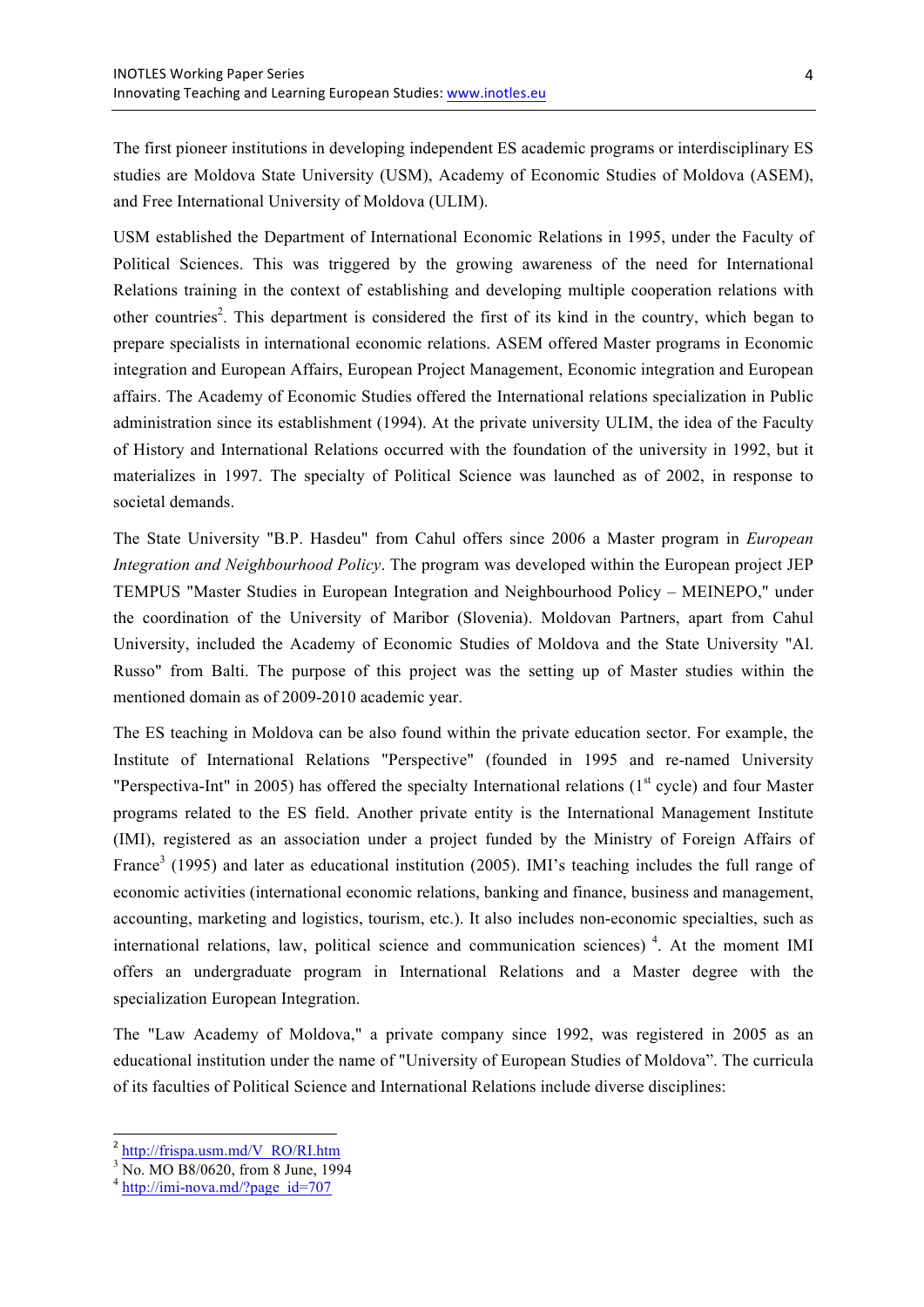- Humanitarian and socio-economic domain (Foreign language, Basic concepts of economy, Geo-Economics, Law, etc.);
- Real sciences (Computer Science and Fundamentals of programming);
- General professional domain (Theory of political doctrines, History of political doctrines, Negotiation and diplomatic protocol, Theory and practice of communication in international relations, International and regional security, and others.) $<sup>5</sup>$ </sup>

The Institute of International Relations of Moldova (IRIM) and the University of Political and Economic European Studies "Constantin Stere" are also engaged in the development of academic programs in the ES field.

Overall, the names and contents of the courses are often developed according to the specific study programs or institutional requirements, but sometimes the ES teaching does not relate directly to the specialization profile. For example, the State University of Physical Education and Sport included in study programs a course in Modern and Contemporary History of Europe. Similarly, the Academy of Music, Theatre and Fine Arts included the course of European Communities law. This institution offers two masters in Culture – Cultural interference in South Eastern Europe and Regional cultural policies. The Faculty of Law of the University of Comrat offers a module on History of European civilization, the Slavic University offers an undergraduate program in the field of European economic integration and a course of European civilization.

#### **4. Conclusions and recommendation**

The field of European studies in the Republic of Moldova is quite broad and diverse. It shows a great interest in higher education teaching in the field of European studies, the study of the EU is a core part of most programs. University curriculum was developed under the influence of both external and internal factors. It seems that external factors had a major influence on European studies. Soros Foundation's projects in the Republic of Moldova offered active support for the ES studies during 2010 – 2012. EU TEMPUS framework projects, such as MEINEPO or the INOTLES project supported the development of ES teaching and learning, providing examples of good practices through inter-university teaching activities. The institutions that offer undergraduate or Master degrees in ES adapted their contents under the new provisions established by the Framework-Plan.

However, there are still certain issues regarding the ES field in the Republic of Moldova that need to be tackled. Below is a short presentation of major issues and policy recommendations.

**Purpose seen as outcome.** The major outcome of higher education is competence. The job qualifications vary depending on specific professional categories. In this respect, universities which offer ES need to focus on the development of general professional skills in accordance with National Qualifications Framework. In the case when ES programs are complementary, the outcome will be conditioned by program's specialization and specific professional requirements.

 <sup>5</sup> http://usem.md/md/p/faculty-of-political-science